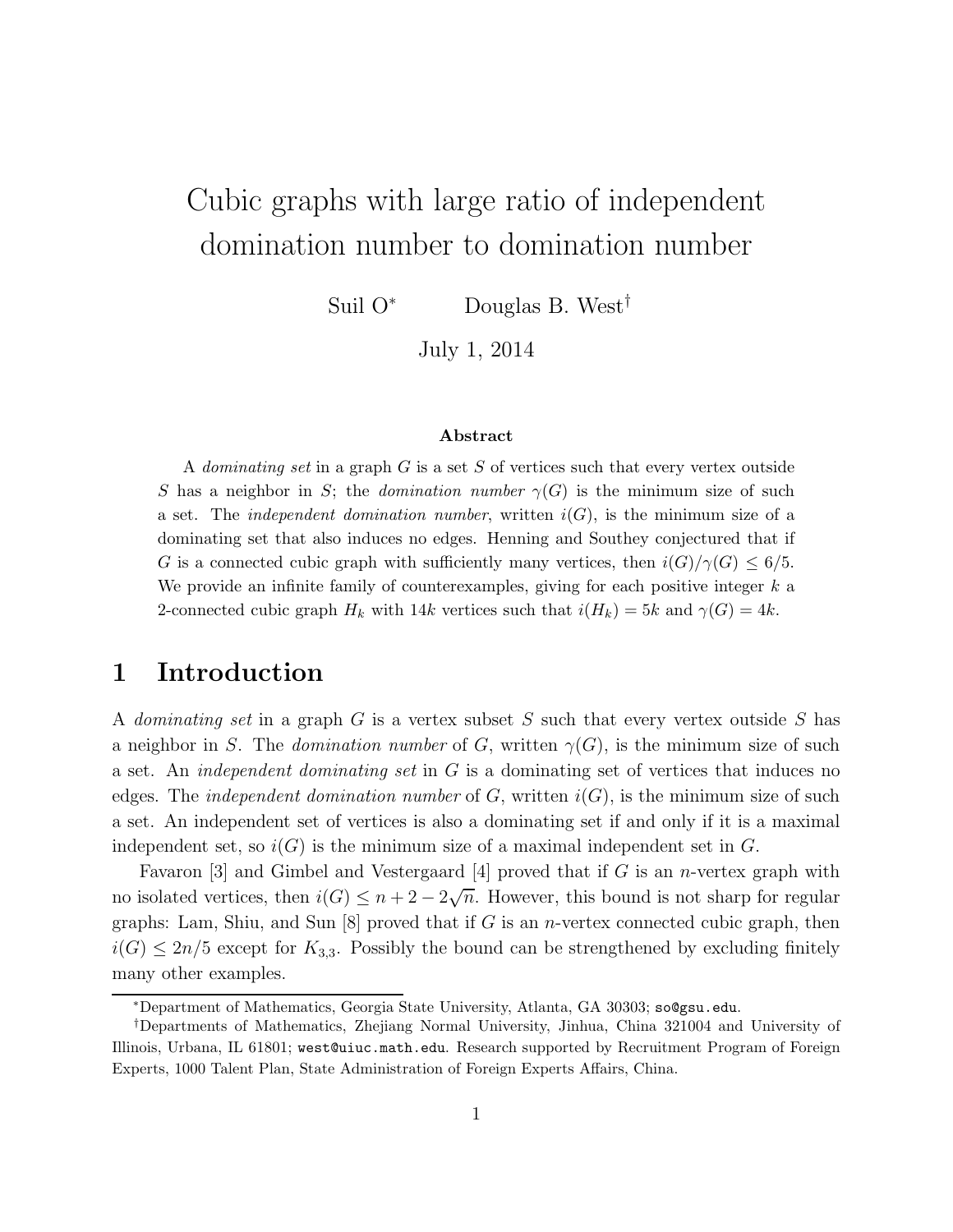The independent domination number and domination number of a graph may differ greatly: note that  $i(K_{m,m}) = m$  and  $\gamma(K_{m,m}) = 2$ . Barefoot, Harary, and Jones [1] suggested studying the difference between  $i(G)$  and  $\gamma(G)$  in cubic (3-regular) graphs (see also [2]). They showed that the difference can be about  $n/20$  for 2-connected cubic graphs and conjectured that it is bounded for 3-connected cubic graphs. Kostochka [7] disproved that by constructing 3-connected cubic graphs with  $130k$  vertices where the difference is at least k.

The definition of  $i(G)$  yields  $\gamma(G) \leq i(G) \leq \alpha(G)$ , where  $\alpha(G)$  is the maximum number of pairwise nonadjacent vertices. It is easy to show that if G is regular, then  $\alpha(G) \leq n/2$ , with equality only when G is bipartite. Also, note that  $\gamma(G) \geq n/(r+1)$  for an n-vertex r-regular graph. Thus the gap between  $\gamma(G)$  and  $i(G)$  is at most  $\frac{r-1}{2r+2}n$  for r-regular graphs. Goddard, Henning, Lyle, and Southey [5] conjectured a stronger bound for cubic graphs.

**Conjecture 1.1.** [5] If G is an n-vertex 3-connected cubic graph, then  $i(G) - \gamma(G) \leq n/16$ .

Equality is known to hold on two infinite families of examples [5]. Another conjecture was posed for the ratio  $i(G)/\gamma(G)$ .

**Conjecture 1.2.** (Henning and Southey [6]) If G is a connected cubic graph with sufficiently many vertices, then  $i(G)/\gamma(G) \leq 6/5$ .

In [5] there is an upper bound of  $i(G)/\gamma(G) \leq 3/2$  for connected cubic graphs G, with equality if and only if  $G = K_{3,3}$ . In [6], the bound when  $K_{3,3}$  is excluded was improved to 4/3, with equality if and only if  $G = C_5 \times K_2$ .

In this note we provide an infinite family of counterexamples to the conjecture of [6]. For  $k \geq 1$ , we construct a 2-connected cubic graph  $H_k$  with 14k vertices such that  $i(H_k) = 5k$ and  $\gamma(H_k) = 4k$ . These graphs also show why the conjecture of [5] requires 3-connectedness.

### 2 Counterexamples

We first describe our construction.

**Construction 2.1.** Construct a graph F from the 14-cycle on vertices  $x, a^1, \ldots, a^6, y, b^6, \ldots, b^1$ in order by adding the chords  $a^j b^j$  for  $j \in \{1, 2, 5, 6\}$  and  $\{a^4 b^3, a^3 b^4\}$  (see Figure 1). Given k disjoint copies  $F_1, \ldots, F_k$  of F, with  $x_i$  and  $y_i$  being the copies of x and y in  $F_i$ , form  $H_k$ by adding the edges of the form  $y_{i-1}x_i$  (with indices taken modulo k).

Note that  $H_k$  has 14k vertices and is 2-connected and 3-regular.

**Theorem 2.2.**  $i(H_k) = 5k$  and  $\gamma(H_k) = 4k$ .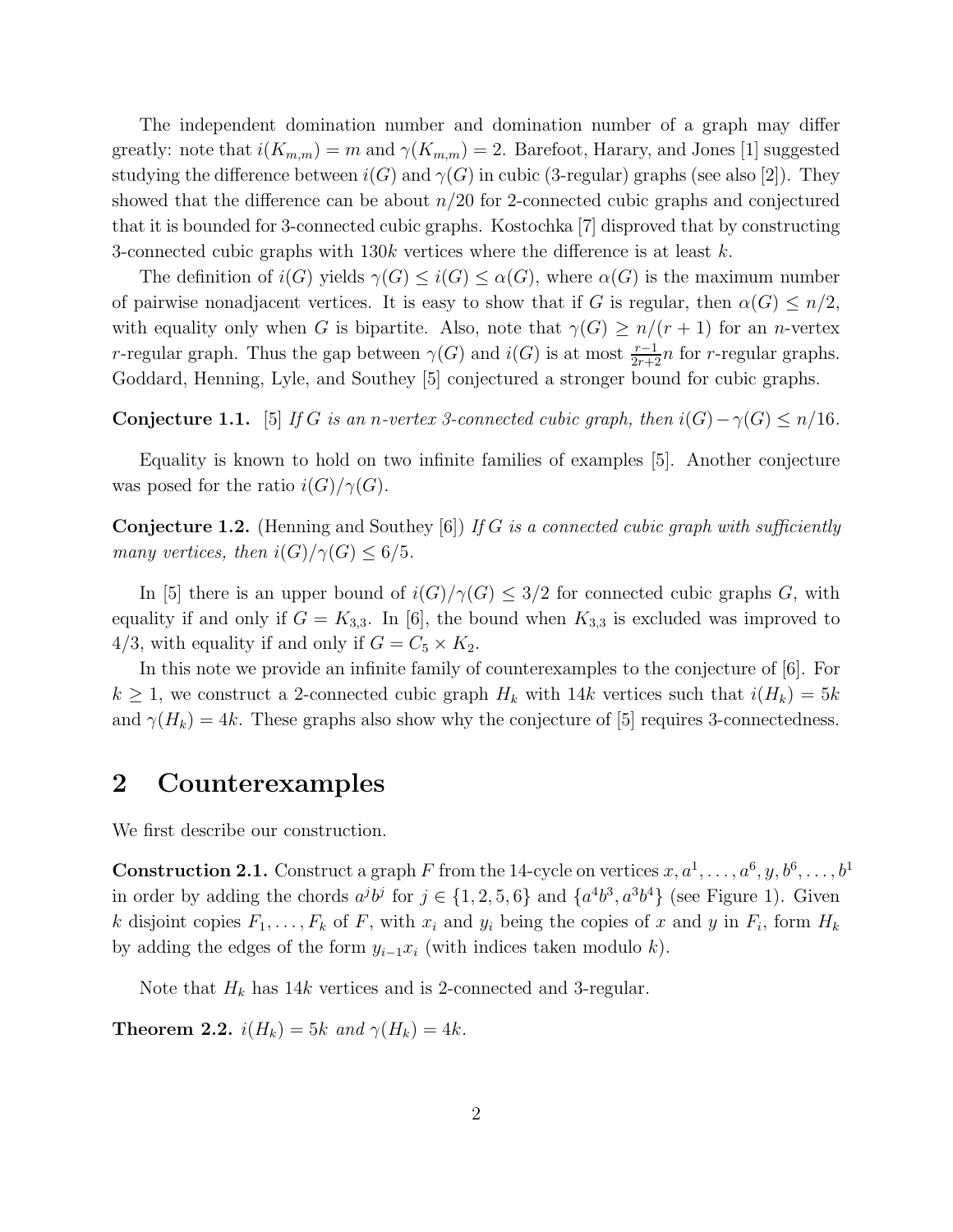

Figure 1: The graph  $F$ 

*Proof.* First, we prove  $\gamma(H_k) = 4k$ . Since  $\{a^1, b^3, b^4, a^6\}$  is a dominating set in F, we have  $\gamma(H_k) \leq 4k$ . If  $\gamma(H_k) < 4k$ , then  $H_k$  has a dominating set S such that  $|S \cap V(F_i)| \leq 3$  for some *i*. Since each vertex dominates only four vertices, both  $x_i$  and  $y_i$  are dominated by vertices of S outside  $F_i$ , and each vertex of S in  $F_i$  dominates four vertices not in  $\{x_i, y_i\}$ . This requires using  $a^2$  and  $b^2$  to dominate  $a^1$  and  $b^1$ , leaving one vertex to dominate the remaining six undominated vertices.

Next, we prove  $i(H_k) = 5k$ . Since  $\{a^1, a^4, a^6, b^2, b^4\}$  is an independent dominating set in F, we have  $i(H_k) \leq 5k$ . If  $\gamma(H_k) < 5k$ , then  $H_k$  has an independent dominating set S such that  $|S \cap V(F_i)| \leq 4$  for some *i*. Within the copy  $F_i$  of  $F$ , let  $X = \{x_i, a^1, a^2, a^3, b^1, b^2, b^3\}$ and  $Y = \{a^4, a^5, a^6, b^4, b^5, b^6, y_i\}.$ 

Note that the only vertices of X that can be dominated by vertices outside X are  $x_i$ ,  $a^3$ , and  $b^3$ . Hence if  $|X \cap V(F_i)| \leq 1$ , then one vertex must dominate  $\{a^1, a^2, b^1, b^2\}$ , which is impossible. Since the subgraphs of  $F_i$  induced by X and Y are isomorphic, we conclude  $|X \cap S| = |Y \cap S| = 2.$ 

Since S cannot contain  $\{a^2, b^2\}$  or  $\{a^5, b^5\}$ , it must contain a central vertex of  $F_i$ . By symmetry, we may assume  $a^4 \in S$ , and then  $a^3, b^3 \notin S$ . Dominating  $b^4$  now requires  $b^4$  or  $b^5$ in S, which leaves no vertex available to dominate  $a^6$ .  $\Box$ 

## References

- [1] C. Barefoot, F. Harary, K.F. Jones, What is the difference between the domination and independent domination numbers of cubic graph?, Graphs. Combin. 7 (1991), 205–208.
- [2] E.J. Cockayne, S.T. Hedetniemi, Independence and domination in 3-connected cubic graphs, J. Combin. Math. Combin. Comput. 10 (1991), 173–182.
- [3] O. Favaron, Two relations between the parameters of independence and irredundance, Discr. Math. 70 (1988), 17–20.
- [4] J. Gimbel and P. Vestergaard, Inequalities for total matchings of graphs, Ars Combin. 39 (1995), 109–119.